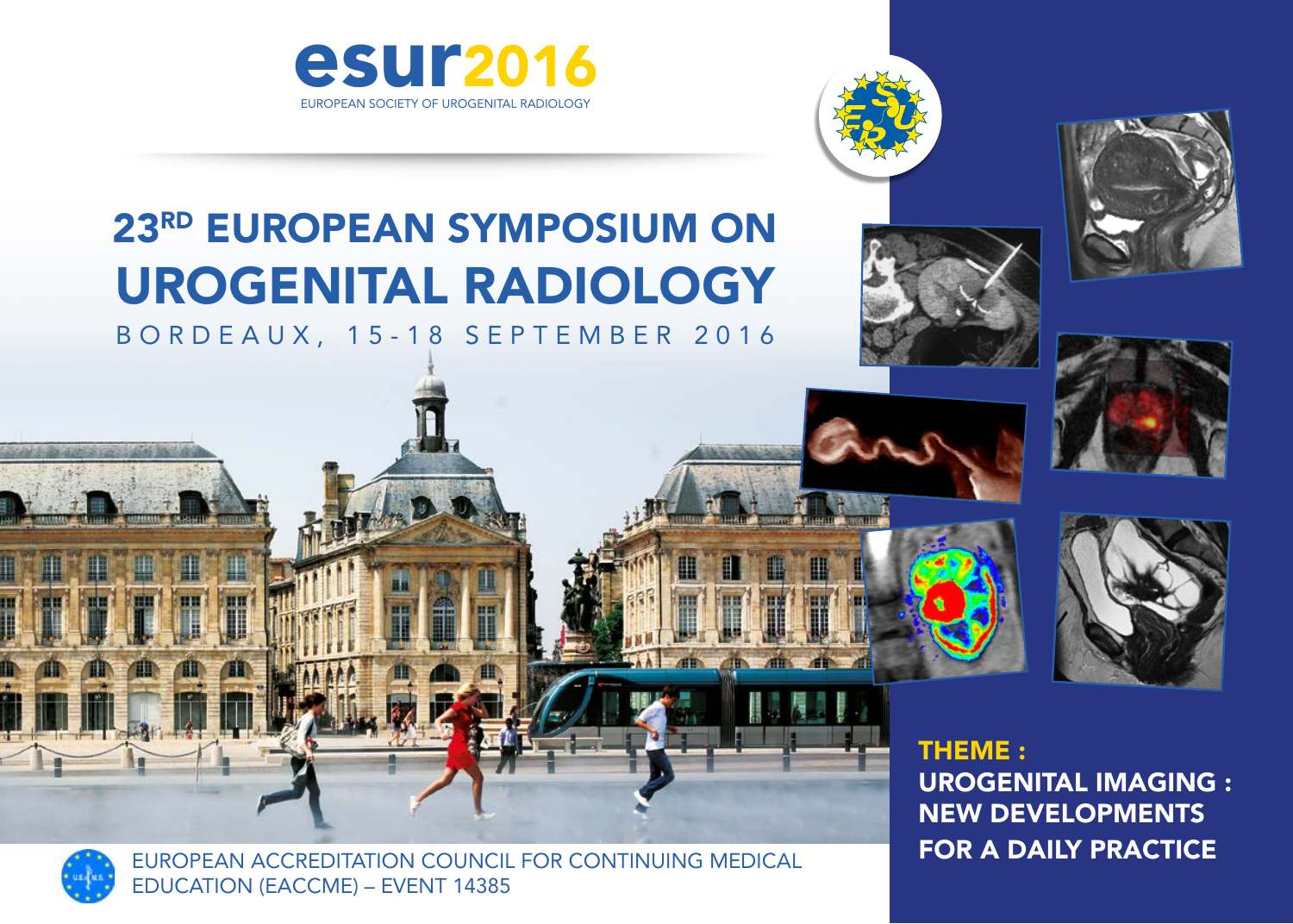# ESUR 2016 – BORDEAUX - SEPTEMBER 15 TH-18 TH WELCOME

Dear Colleagues,

We have the honor and the pleasure to welcome you to participate to the 23rd Annual Meeting of the European Society of Urogenital Radiology, in the magnificent city of Bordeaux.

Our meeting will focus on the new developments of imaging techniques we progressively include in our regular practice, as functional and structural information. The meeting will be well balanced between renal, female pelvis and male pelvis imaging. Full thematic sessions and workshops will cover the main actual topics in these areas of interest. Two sessions will be shared with our colleagues from ESGAR on cancer and chronic diseases.

A particular thanks to the ESUR board members for their trust, to the scientific committee members for their participation in elaborating this scientific programme and to our sponsors for their indefectible support.

I hope this meeting will be an exceptional opportunity to improve the knowledge of everyone and to enjoy visits and sightseeing of our beautiful city and region.

On behalf of the Organizing Committee I wish you a memorable meeting.

Pr Nicolas Grenier

### SCIENTIFIC COMMITTEE

Harriet THOENY Raymond OYEN Lorenzo DERCHI Olivier HELENON Jelle BARENTSZ Isabelle THOMASSIN-NAGGARA Andrea ROCKALL Michele BERTOLOTTO Teresa Margarida CUNHA Karen KINKEL

LOCAL COMMITTEE F. CORNELIS F. FONTES N. GRENIER Y. I F. BRAS F. PETITPIERRE A-C. THIBURCE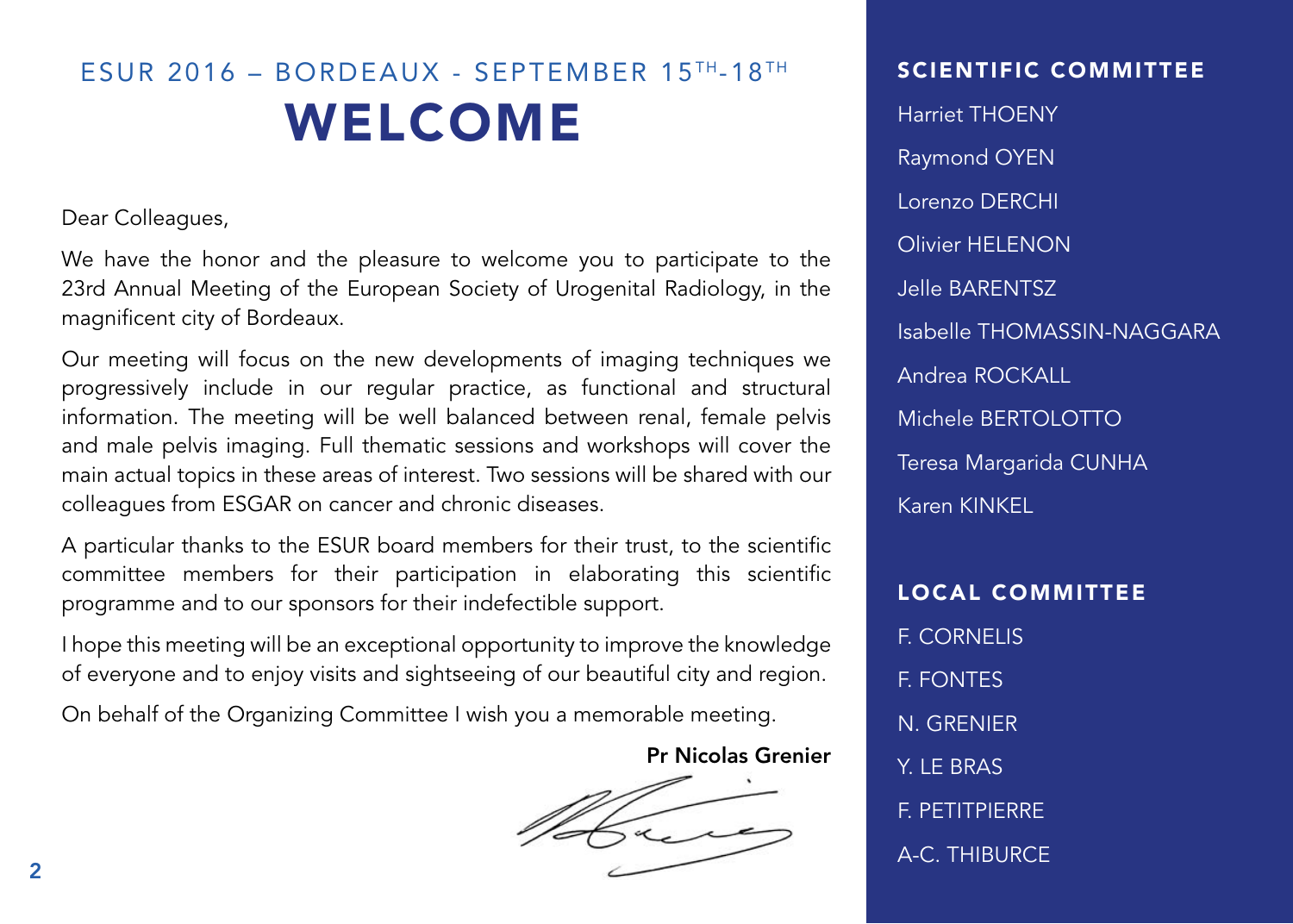## THURSDAY SEPTEMBER 15TH PM: MEMBERS DAY PROGRAM

| $14:00 - 15:00$ | ROOM C - GROUND FLOOR                                                                        |  |  |
|-----------------|----------------------------------------------------------------------------------------------|--|--|
|                 | <b>Members Scientific Session 1</b> - For more details, see page 9                           |  |  |
|                 | Moderator: T.M Cunha                                                                         |  |  |
|                 | 6 selected scientific papers from members (10' each, $8' + 2'$ )                             |  |  |
| 15:00 - 15:20   | Young Radiologist lecture : Imaging of female genitalia mutilation - D Botsikas (Geneva, CH) |  |  |
|                 | <b>Break GROUND FLOOR</b>                                                                    |  |  |
| 16:00 - 17:00   | <b>Members Scientific Session 2</b> - For more details, see page 9                           |  |  |
|                 | Moderator: M Bertolotto                                                                      |  |  |
|                 | 6 selected scientific papers from members (10' each, $8' + 2'$ )                             |  |  |
| 17:00 - 17:20   | Young Radiologist lecture : Update on urothelial cancer imaging - J Lopes Dias (Lisboa, PT)  |  |  |
|                 | <b>Break ROOM PLURIEL - GROUND FLOOR</b>                                                     |  |  |
| 18:00           | <b>General Assembly</b>                                                                      |  |  |
|                 | Members dinner (prior registration only - information on the dinner ticket)                  |  |  |

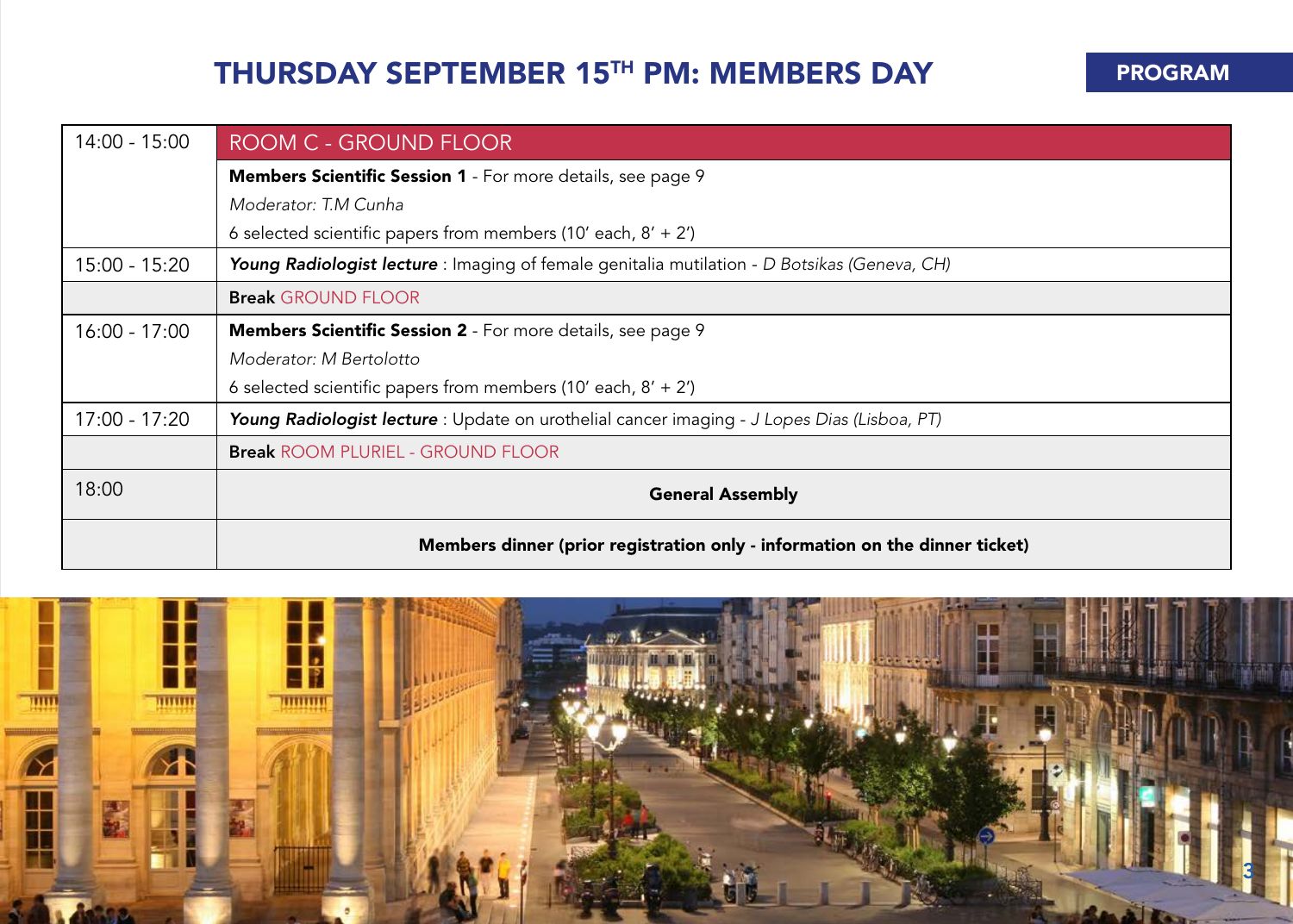## **FRIDAY SEPTEMBER 16<sup>TH</sup>**

| $9:00 - 10:30$  | <b>ROOM B - GROUND FLOOR</b>                                                         | ROOM E - FIRST FLOOR                                                                                                                                               |                                                          | <b>ROOM F1</b><br><b>FIRST FLOOR</b> |  |
|-----------------|--------------------------------------------------------------------------------------|--------------------------------------------------------------------------------------------------------------------------------------------------------------------|----------------------------------------------------------|--------------------------------------|--|
|                 | <b>Prostate cancer Imaging</b>                                                       |                                                                                                                                                                    | <b>Imaging in Pregnancy</b>                              | WS for Junior                        |  |
|                 | Moderator: P Choyke                                                                  | Moderator: M Weston                                                                                                                                                |                                                          | Radiologists (residents              |  |
|                 | • PIRADS 2: How to do it? - G Villeirs (Ghent, BE)                                   |                                                                                                                                                                    | • Acute abdomen in pregnancy & complications             | and fellows)                         |  |
|                 | · Pitfalls in prostate MRI                                                           |                                                                                                                                                                    | post-delivery (excluding traumas)                        | Management of                        |  |
|                 | V Panebianco (Roma, IT)                                                              |                                                                                                                                                                    | M Weston (Leeds, GB)                                     | Hypersensitivity                     |  |
|                 | • How to integrate mpMRI in my practice                                              |                                                                                                                                                                    | · Trophoblastic diseases - R Lucas (Lisboa, PT)          | Reactions to CM*                     |  |
|                 | O Rouvière (Lyon, FR)                                                                |                                                                                                                                                                    | · Modern imaging of the placenta<br>N Siauve (Paris, FR) | A van der Molen                      |  |
|                 | • EAU Lecture: European guidelines of EAU                                            |                                                                                                                                                                    | · Embolization in placenta praevia-accreta               | (Leiden, NL)                         |  |
|                 | N Mottet (Saint-Etienne, FR)                                                         |                                                                                                                                                                    | Ph Soyer (Paris, FR)                                     |                                      |  |
|                 |                                                                                      |                                                                                                                                                                    | <b>Break 30' ROOM PLURIEL - GROUND FLOOR</b>             |                                      |  |
| $11:00 - 12:30$ | <b>ROOM B - GROUND FLOOR</b>                                                         |                                                                                                                                                                    | ROOM E - FIRST FLOOR                                     |                                      |  |
|                 | Imaging of adnexal masses                                                            |                                                                                                                                                                    | <b>Prostate cancer therapy</b>                           |                                      |  |
|                 | Moderator: A Rockall                                                                 | Moderator: V Panebianco                                                                                                                                            |                                                          |                                      |  |
|                 | · Diagnosis, characterization of tumors with US                                      | • Focal therapy - HU Ahmed (London, GB)<br>• Advances in radiation therapy - G de Meerleer (Leuven, BE)<br>• Evaluation of PSA recurrence - G Villeirs (Ghent, BE) |                                                          |                                      |  |
|                 | D de Friend (Plymouth, GB)                                                           |                                                                                                                                                                    |                                                          |                                      |  |
|                 | · IOTA classification - C Landolfo (Leuven, BE)                                      |                                                                                                                                                                    |                                                          |                                      |  |
|                 | · EURAD study - I. Thomassin-Naggara (Paris, FR)                                     |                                                                                                                                                                    | • Novel nuclear imaging techniques of advanced disease   |                                      |  |
|                 | • Round table                                                                        | P Castellucci (Bologna, IT)                                                                                                                                        |                                                          |                                      |  |
|                 | ROOM B - GROUND FLOOR                                                                |                                                                                                                                                                    |                                                          |                                      |  |
| 12:30 - 13:00   | <b>Opening ceremony</b>                                                              |                                                                                                                                                                    |                                                          |                                      |  |
| $13:00 - 14:15$ | Industry-sponsored lunch symposium                                                   |                                                                                                                                                                    |                                                          |                                      |  |
|                 | High Concentration Contrast Media in clinical routine: what are the advantages?      |                                                                                                                                                                    |                                                          |                                      |  |
|                 | Moderator: N Grenier (Bordeaux, FR)                                                  |                                                                                                                                                                    |                                                          |                                      |  |
|                 | · Possibilities for radiation and contrast dose reduction - T Bäuerle (Erlangen, DE) |                                                                                                                                                                    |                                                          |                                      |  |
|                 | • Are there safety concerns? - A van der Molen (Leiden, NL)                          |                                                                                                                                                                    |                                                          |                                      |  |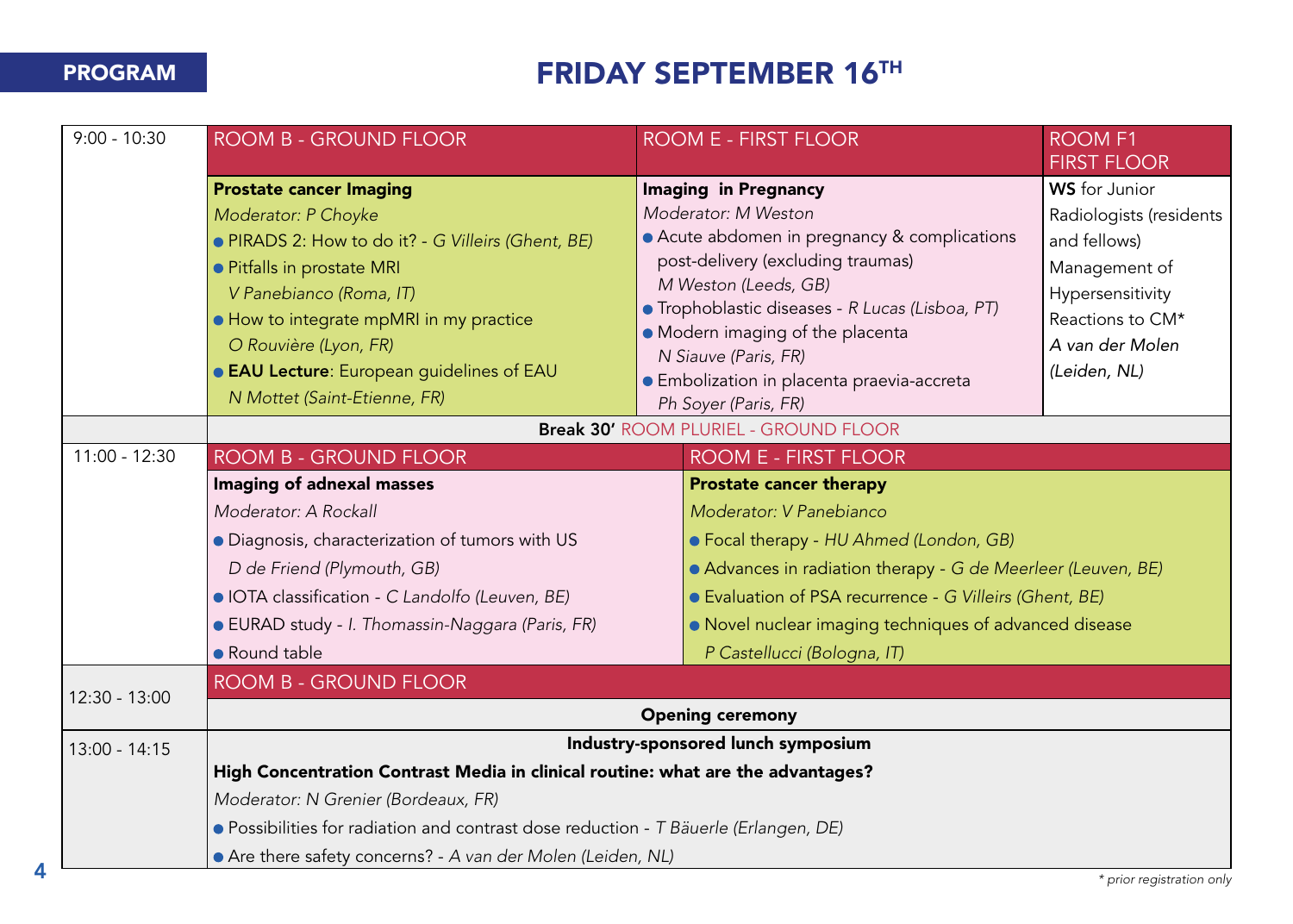## FRIDAY SEPTEMBER 16TH **PROGRAM**

| 14:15 - 15:45   | ROOM B - GROUND FLOOR                                                                                                                                                                                                                                                                                                                                                                                            |  | ROOM E - FIRST FLOOR                                                                                                                                                                                                                                                                                                                                                                                                                                                                                            |                                                                                                                                       |                                                                                                                                                                  |                                      |
|-----------------|------------------------------------------------------------------------------------------------------------------------------------------------------------------------------------------------------------------------------------------------------------------------------------------------------------------------------------------------------------------------------------------------------------------|--|-----------------------------------------------------------------------------------------------------------------------------------------------------------------------------------------------------------------------------------------------------------------------------------------------------------------------------------------------------------------------------------------------------------------------------------------------------------------------------------------------------------------|---------------------------------------------------------------------------------------------------------------------------------------|------------------------------------------------------------------------------------------------------------------------------------------------------------------|--------------------------------------|
|                 | <b>Renal tumor imaging</b> - Moderator: S Silverman<br>• Radiomics vs Radiogenomics of renal tumors: What's the difference?<br>P Choyke (Bethesda, US)<br>• ASAR Lecture: Differentiation of small solid renal tumors: a pattern<br>recognition approach - SH. Kim (Seoul, KR)<br>. Mp MRI of solid renal tumors: A practical algorithm<br>F Cornelis (Bordeaux, FR)<br>• AMLs revisited - M Jinsaki (Tokyo, JP) |  | Imaging in infertility<br>Moderator: K Kinkel<br>M Weston (Leeds, GB)<br>· Interventionnal procedures TBD<br>J Richenberg (Brighton, GB)                                                                                                                                                                                                                                                                                                                                                                        | · Tubal diseases (HSG-HYCOSI-MRI)<br>• Uterine and ovary disorders - K Kinkel (Geneva, CH)<br>• Male disorders - L Rocher (Paris, FR) |                                                                                                                                                                  |                                      |
|                 |                                                                                                                                                                                                                                                                                                                                                                                                                  |  | <b>Break 15' ROOM PLURIEL - GROUND FLOOR</b>                                                                                                                                                                                                                                                                                                                                                                                                                                                                    |                                                                                                                                       |                                                                                                                                                                  |                                      |
| 16:00 - 17:30   | <b>ROOM B - GROUND FLOOR</b>                                                                                                                                                                                                                                                                                                                                                                                     |  | ROOM E - FIRST FLOOR                                                                                                                                                                                                                                                                                                                                                                                                                                                                                            |                                                                                                                                       |                                                                                                                                                                  | <b>ROOM F1</b><br><b>FIRST FLOOR</b> |
|                 | Solving practical problems in uterine<br>cancers<br>Moderator: E Sadowski<br>• Endometrial cancer - TM Cunha (Lisboa, PT)<br>• Cervix cancer - C Balleyguier (Villejuif, FR)<br>· Recurrent disease - R Forstner (Salzburg, AT)<br>· Uterine cancer new development<br>of MRI - S Nougaret (Montpellier, FR)                                                                                                     |  | Renal cancer imaging and therapy - Moderator: SH Kim<br>• Rare renal tumors & new entities - R Renard-Penna (Paris, FR) -<br>E Comperat (Paris, FR)<br>• Renal mass biopsy and its current and future role in diagnosis<br>and treatment selection - S Silverman (Boston, US)<br>Innovations in conservative surgical treatment of renal tumors<br>& radiological implications - JC Bernhard (Bordeaux, FR)<br>· Update on percutaneous ablation techniques & long term<br>results - M Krokidis (Cambridge, GB) |                                                                                                                                       | <b>WS</b> for Junior<br>Radiologists<br>(residents and<br>fellows)<br>Management of<br>Hypersensitivity<br>Reactions to CM*<br>- A van der Molen<br>(Leiden, NL) |                                      |
|                 |                                                                                                                                                                                                                                                                                                                                                                                                                  |  | <b>Break 15' ROOM PLURIEL - GROUND FLOOR</b>                                                                                                                                                                                                                                                                                                                                                                                                                                                                    |                                                                                                                                       |                                                                                                                                                                  |                                      |
| $17:45 - 19:15$ | Workshop                                                                                                                                                                                                                                                                                                                                                                                                         |  | Workshop                                                                                                                                                                                                                                                                                                                                                                                                                                                                                                        |                                                                                                                                       | Workshop                                                                                                                                                         |                                      |
|                 | ROOM H1 - FIRST FLOOR<br>• Case-based WS: Urinary traumas, including iatrogenic<br>P Ramchandani (Philadelphia, USA) - V Logager<br>(Copenhagen, DK)<br><b>ROOM H2 - FIRST FLOOR</b><br>• Case-based WS: Scrotum imaging                                                                                                                                                                                         |  | ROOM F1 - FIRST FLOOR<br>A Guerra (Lisbon, PT)<br>ROOM F2 - FIRST FLOOR<br>• Case-based WS: Uterine                                                                                                                                                                                                                                                                                                                                                                                                             | • Case-based WS: Endometriosis                                                                                                        | ROOM E - FIRST FLOOR<br>• CEUS : Practical applications in<br>GU tract - JM Correas (Paris, FR),<br>E Quaia (Trieste, IT)<br><b>ROOM B - GROUND FLOOR</b>        | • MR and CT renal functional imaging |
|                 | L Rocher (Paris, FR), E Simpson (Brighton, GB)                                                                                                                                                                                                                                                                                                                                                                   |  | masses - TBD - EA Sadowski<br>(Madison, US)                                                                                                                                                                                                                                                                                                                                                                                                                                                                     | - M Notohamiprodjo (Tubingen,<br>DE) - M Claudon (Nancy, FR)                                                                          |                                                                                                                                                                  |                                      |
|                 |                                                                                                                                                                                                                                                                                                                                                                                                                  |  | Free evening                                                                                                                                                                                                                                                                                                                                                                                                                                                                                                    |                                                                                                                                       |                                                                                                                                                                  |                                      |

5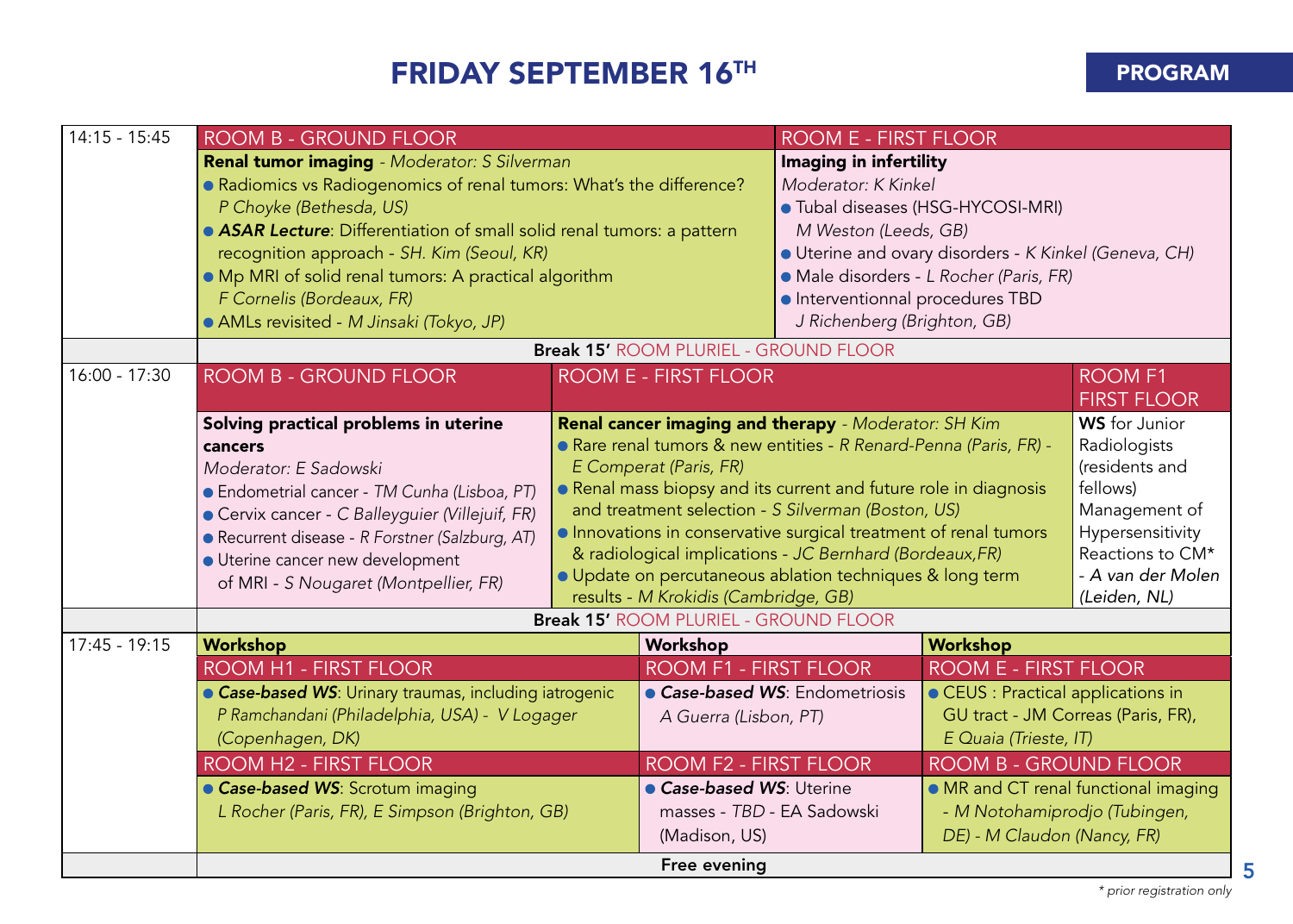## PROGRAM SATURDAY SEPTEMBER 17TH

| $9:00 - 10:30$  | <b>ROOM B - GROUND FLOOR</b>                                                                                                                                                                                                                                                                                                                                                                                                                                                                                                                                                                                 | <b>ROOM E - FIRST FLOOR</b>                                                                                                                                                                                                                                                                             | <b>ROOM F1</b><br><b>FIRST FLOOR</b>          |  |  |
|-----------------|--------------------------------------------------------------------------------------------------------------------------------------------------------------------------------------------------------------------------------------------------------------------------------------------------------------------------------------------------------------------------------------------------------------------------------------------------------------------------------------------------------------------------------------------------------------------------------------------------------------|---------------------------------------------------------------------------------------------------------------------------------------------------------------------------------------------------------------------------------------------------------------------------------------------------------|-----------------------------------------------|--|--|
|                 | <b>ESGAR-ESUR Joint session: Multiparametric imaging of</b><br><b>Chronic liver &amp; kidney diseases</b><br>Moderator: C Matos, H Thoeny<br>• SAR : Patient Centered Radiology for Abdominal Imagers<br>J Yee (San Francisco, US)<br><b>ESGAR:</b> Multiparametric MRI of chronic liver diseases<br>B van Beers (Paris, FR)<br><b>ESGAR:</b> Multiparametric US of chronic liver diseases<br>E Quaia (Trieste, IT)<br><b>ESUR:</b> Multiparametric MRI of chronic kidney diseases                                                                                                                           | Imaging of lymphatic system<br>Moderator: O Hélénon<br>• Lymphatic pathway in male and female<br>malignancies - L Bunesch (Barcelona, ES)<br>● PET & MR-PET<br>P Choyke (Bethesda, US)<br>· Multiparametric body MRI in dvanced<br>cancer diseases - R García-Figueiras<br>(Santiago de Compostela, ES) | WS for<br>certification -<br>IOTA Ultrasound* |  |  |
|                 | M Notohamiprodjo (Tuebingen, DE)<br><b>Break 30' ROOM PLURIEL - GROUND FLOOR</b>                                                                                                                                                                                                                                                                                                                                                                                                                                                                                                                             |                                                                                                                                                                                                                                                                                                         |                                               |  |  |
| $11:00 - 12:30$ | ROOM B - GROUND FLOOR                                                                                                                                                                                                                                                                                                                                                                                                                                                                                                                                                                                        | <b>ROOM E - FIRST FLOOR</b>                                                                                                                                                                                                                                                                             |                                               |  |  |
|                 | <b>Imaging of Endometriosis</b><br>New strategies for management of BPH<br>Moderator: M Claudon<br>Moderator: A Guerra<br>• Clinical assessment and new surgical therapeutic options<br>· Ultrasonography - D de Friend (Plymouth, GB)<br>G Robert (Bordeaux, FR)<br>· MR Protocols: Recommendations - N Bharwani (London, GB)<br>• MR classification of BPH: a new biomarker for treatment<br>• MR analysis - L Manganaro (Roma, IT)<br>strategies ? NF Wasserman (Minneapolis, US)<br>• Endometriosis of GI tract - P Rousset (Lyon, FR)<br>• Embolization of BPH - JM Pisco (Lisbon, PT)<br>• Round table |                                                                                                                                                                                                                                                                                                         |                                               |  |  |
| $12:30 - 13:45$ | <b>ROOM B - GROUND FLOOR</b>                                                                                                                                                                                                                                                                                                                                                                                                                                                                                                                                                                                 |                                                                                                                                                                                                                                                                                                         |                                               |  |  |
|                 | Special lunch session on Gd brain deposition<br>Moderator: O Clément<br>• Role of disease and age on dentate nucleus and globus pallidus high T1 signal intensity of the gadolinium-exposed<br>population - C Quattrocchi (Roma, IT)                                                                                                                                                                                                                                                                                                                                                                         |                                                                                                                                                                                                                                                                                                         |                                               |  |  |
|                 | • Dentate nucleus hyperintensities: long-term development and macrocyclic agents - L Weberling (Heidelberg, DE)                                                                                                                                                                                                                                                                                                                                                                                                                                                                                              |                                                                                                                                                                                                                                                                                                         |                                               |  |  |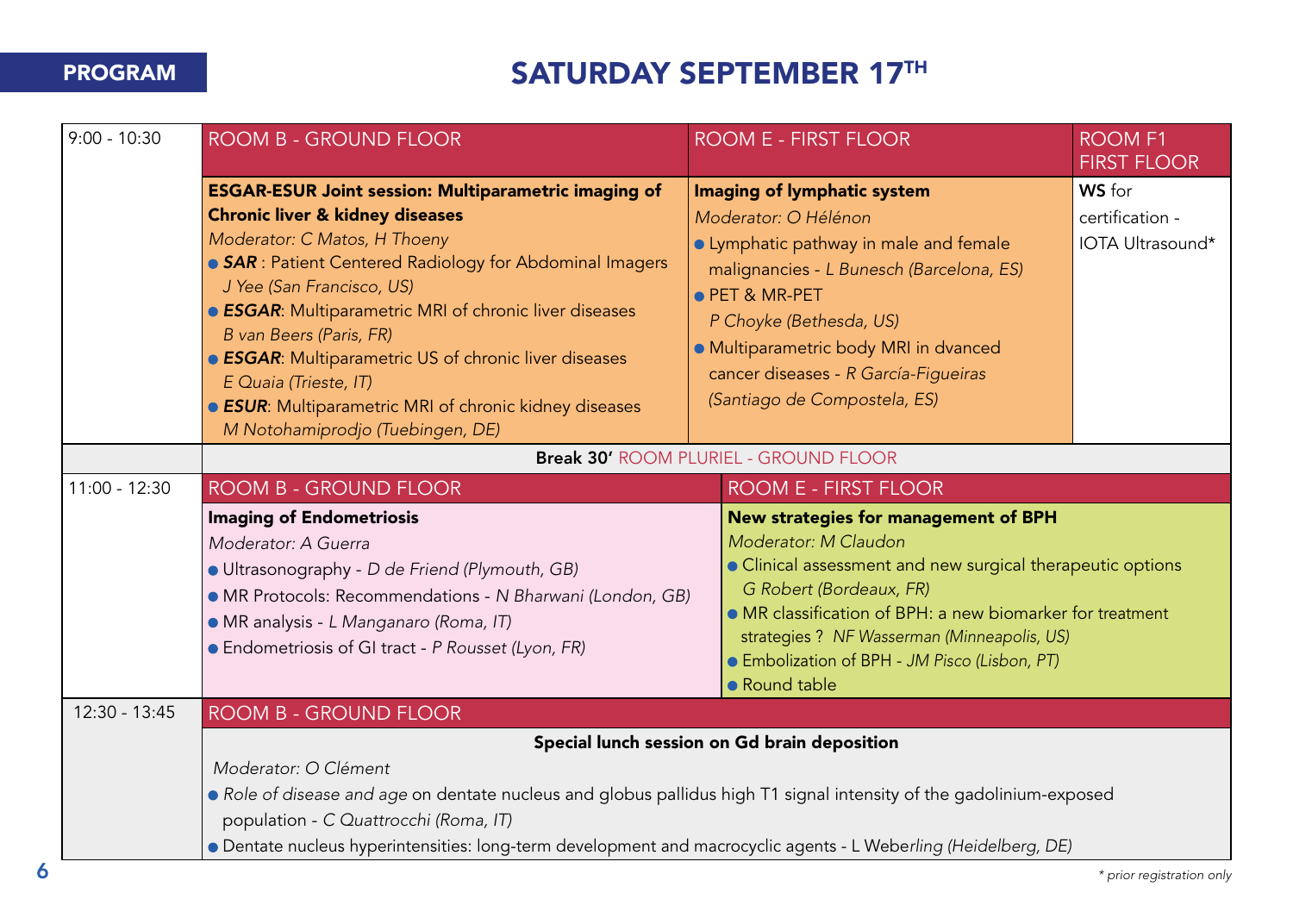## SATURDAY SEPTEMBER 17TH PROGRAM

| $13:45 - 15:15$ | <b>ROOM B - GROUND FLOOR</b>                                                                                                                                                                                                                                                                                                                                         |                                                                | <b>ROOM E - FIRST FLOOR</b>                                                                                                                                                                                                                                                                                                 |                                                                              | <b>ROOM F1</b><br><b>FIRST FLOOR</b>                                                             |
|-----------------|----------------------------------------------------------------------------------------------------------------------------------------------------------------------------------------------------------------------------------------------------------------------------------------------------------------------------------------------------------------------|----------------------------------------------------------------|-----------------------------------------------------------------------------------------------------------------------------------------------------------------------------------------------------------------------------------------------------------------------------------------------------------------------------|------------------------------------------------------------------------------|--------------------------------------------------------------------------------------------------|
|                 | Imaging of the upper urinary tract<br>Moderator: T El Diasty<br>· Update on CT-Urography technique<br>A van der Molen (Leiden, NL)<br>· Update on imaging of urinary lithiasis - R Renard-Penna (Paris, FR)<br>· Imaging and staging of urothelial tumors<br>R Cohan (Ann Arbor, US)<br>• Imaging of urinary diversion and its complications<br>S. Hanna (Cairo, EG) |                                                                | <b>Uterine Leiomyomas</b><br>Moderator: I Thomassin<br>Surgical management - JL Brun (Bordeaux, FR) Prostate cancer<br>• FIGO classification - A Jalaquier (Marseille, FR)<br>• How not to miss uterine sarcoma?<br>A Sohaib (London, GB)<br>· Radiological management (Embolization -<br>HIFU) - H Trillaud (Bordeaux, FR) |                                                                              | <b>Scientific</b><br>session:<br>Moderator:<br>O Rouvière<br>For more<br>details, see<br>page 10 |
|                 |                                                                                                                                                                                                                                                                                                                                                                      |                                                                | <b>Break 15' ROOM PLURIEL - GROUND FLOOR</b>                                                                                                                                                                                                                                                                                |                                                                              |                                                                                                  |
| $15:30 - 16:30$ | <b>ROOM B - GROUND FLOOR</b>                                                                                                                                                                                                                                                                                                                                         |                                                                | ROOM E - FIRST FLOOR                                                                                                                                                                                                                                                                                                        |                                                                              |                                                                                                  |
|                 | <b>Contrast Media Safety Committee: what's new?</b><br>Moderator: MF Bellin<br>• Acute hypersensitivity and chemotoxic reactions to CM<br>O Clément (Paris, FR)<br>• 20 years with late reactions - still the clinical important<br>MF Bellin (Paris, FR)<br>• 10 years with NSF and our guideline - G Heinz-Peer (Graz, A)                                          |                                                                | <b>Hereditary kidney tumors</b><br>Moderator: F Cornelis<br>• Hereditary renal cancers - S Richard (Paris, FR)<br>• Diagnostic and interventional imaging in von Hippel Lindau<br>disease - JM Correas (Paris, FR)<br>· Tuberous sclerosis : recommendations for diagnosis and<br>management - O Rouvière (Lyon, FR)        |                                                                              |                                                                                                  |
| $16:45 - 18:15$ | Workshop                                                                                                                                                                                                                                                                                                                                                             | Workshop                                                       | <b>Break 15' ROOM PLURIEL - GROUND FLOOR</b>                                                                                                                                                                                                                                                                                | Workshop                                                                     |                                                                                                  |
|                 | ROOM F2 - FIRST FLOOR                                                                                                                                                                                                                                                                                                                                                |                                                                | ROOM H1 - FIRST FLOOR                                                                                                                                                                                                                                                                                                       | ROOM B - GROUND FLOOR                                                        |                                                                                                  |
|                 | • Cystic renal masses<br>O Hélénon (Paris, FR)                                                                                                                                                                                                                                                                                                                       | • Case-based WS: Adnexal masses<br>A Jalaguier (Marseille, FR) |                                                                                                                                                                                                                                                                                                                             | • Fundamentals of MR imaging of the<br>pelvic floor - R El-Sayed (Cairo, EG) |                                                                                                  |
|                 | <b>ROOM F1 - FIRST FLOOR</b>                                                                                                                                                                                                                                                                                                                                         |                                                                | ROOM H <sub>2</sub> - FIRST FLOOR                                                                                                                                                                                                                                                                                           | <b>ROOM E - FIRST FLOOR</b>                                                  |                                                                                                  |
|                 | • Ablation of benign and malignant renal tumors<br>Case-based WS: Pelvic<br>T Wah (Leeds, UK), G Munneke (London, GB),<br>emergencies - I Millet<br>W Ma (New York, US), X Serres (Barcelona, ES)<br>(Montpellier, FR)                                                                                                                                               |                                                                | • Practical impact of DWI in GU tract:<br>Kidney diseases - H Thoeny (Bern, CH)<br>Bladder tumors - T El Diasty (Mansoura, EG)                                                                                                                                                                                              |                                                                              |                                                                                                  |
|                 | Gala Dinner (prior registration only - information on the dinner ticket)                                                                                                                                                                                                                                                                                             |                                                                |                                                                                                                                                                                                                                                                                                                             |                                                                              |                                                                                                  |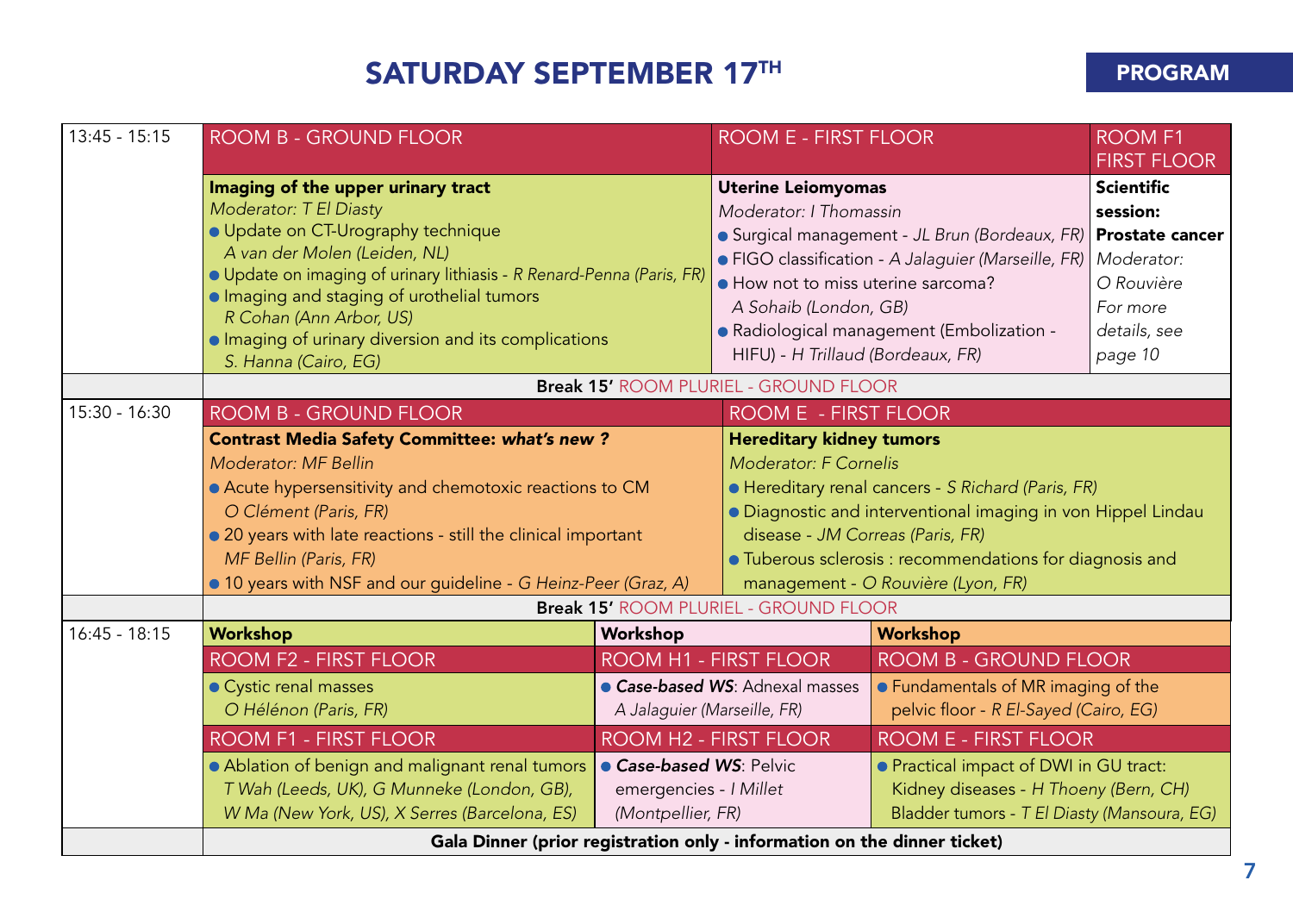## **PROGRAM SUNDAY SEPTEMBER 18<sup>TH</sup>**

| $9:00 - 10:30$  | <b>ROOM C - GROUND FLOOR</b>                                       | ROOM E - FIRST FLOOR        | ROOM F1 - FIRST FLOOR      |  |  |
|-----------------|--------------------------------------------------------------------|-----------------------------|----------------------------|--|--|
|                 | Update on ovarian cancer                                           | <b>Prostate Workshop 1*</b> | <b>Scientific Session:</b> |  |  |
|                 | Moderator: L Fournier                                              | Ph Puech (Lille, FR)        | <b>Renal tumors</b>        |  |  |
|                 | • Radiogenomics - A Vargas (New-York, US)                          |                             | Moderator: MF Bellin       |  |  |
|                 | • What are the findings of the UKCTOCS screening trial?            |                             | For more details,          |  |  |
|                 | A Rockall (London, GB)                                             |                             | see page 11                |  |  |
|                 | · Misdiagnosis of ovarian cancer - I Thomassin-Naggara (Paris, FR) |                             |                            |  |  |
|                 | · MR imaging and peritoneal disease - L Fournier (Paris, FR)       |                             |                            |  |  |
|                 | <b>Break 30' GROUND FLOOR</b>                                      |                             |                            |  |  |
| $11:00 - 12:30$ | <b>New techniques for GU imaging</b>                               | <b>Prostate Workshop 2*</b> | <b>Scientific Session:</b> |  |  |
|                 | Moderator: R Oyen                                                  | Ph Puech (Lille, FR)        | <b>Miscellaneous</b>       |  |  |
|                 | • Technical advances in ultrasonography - T Deffieux (Paris, FR)   |                             | Moderator: V Logager       |  |  |
|                 | • New advances in CT imaging - M Prokop (Nijmegen, NL)             |                             | For more details,          |  |  |
|                 | • New advances in MR imaging - S Sourbron (Leeds, GB)              |                             | see page 12                |  |  |
|                 | Closing                                                            |                             |                            |  |  |

*\* prior registration only*

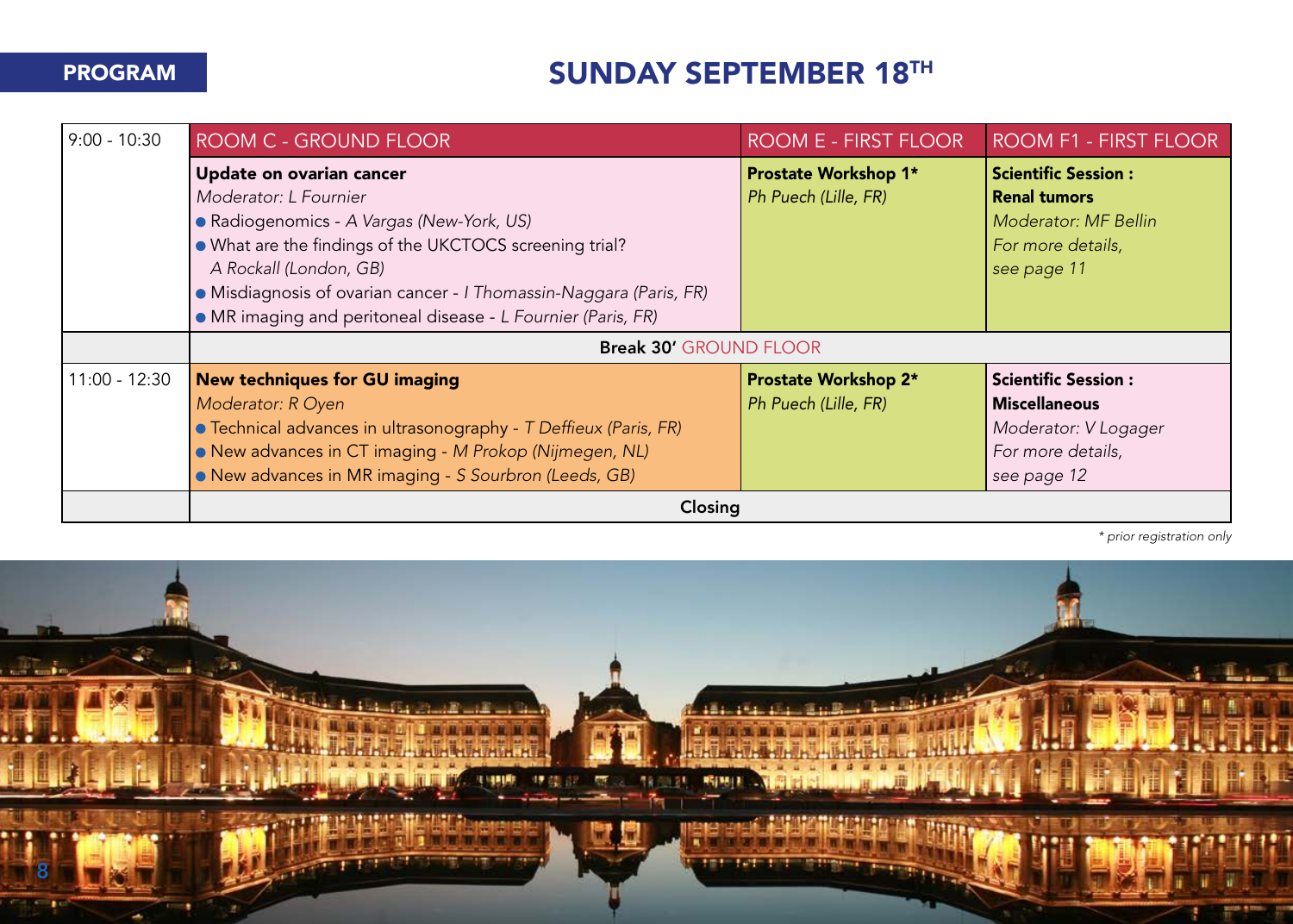## THURSDAY SEPTEMBER 15<sup>TH</sup> ORAL PRESENTATIONS

|                | ROOM C - GROUND FLOOR |                                                                                                                          |                                                                                                                                                         |  |  |
|----------------|-----------------------|--------------------------------------------------------------------------------------------------------------------------|---------------------------------------------------------------------------------------------------------------------------------------------------------|--|--|
| <b>Numbers</b> | <b>Hours</b>          | <b>Authors</b>                                                                                                           | Title                                                                                                                                                   |  |  |
| OP-01          | 14:00                 | A. FROELIGER, JJC. RAJAONARISON, A. VOGLER,<br>AC. THIBURCE, C. HOCKÉ, JL. BRUN                                          | Progression of leiomyomas during ulipristal acetate (UPA)<br>therapy assessed by imaging                                                                |  |  |
| $OP-02$        | 14:10                 | M. SHORIKOV, E. TARACHKOVA, V. PANOV,<br><b>I. TYURIN</b>                                                                | Cervical cancer histological type differentiation with mpMRI                                                                                            |  |  |
| OP-03          | 14:20                 | I. ALVES, T. MARGARIDA CUNHA                                                                                             | Update on Sex Cord-Stromal Tumours of the Ovary                                                                                                         |  |  |
| $OP-04$        | 14:30                 | C. CIMSIT, T. YOLDEMIR, I. NURI AKPINAR                                                                                  | Correlation of incontinence symptoms with dynamic MRI<br>defined POP findings in women without clinically evident<br>pelvic organ descent               |  |  |
| $OP-05$        | 14:40                 | H.J. JEON, U. CHAE PARK                                                                                                  | Perineal injuries and endoanal ultrasound images in patients<br>with fecal incontinence after obstetric injuries                                        |  |  |
| $OP-06$        | 14:50                 | J. MAILLOT, JL. BRUN, V. DUBUISSON, N. GRENIER,<br><b>F.CORNELIS</b>                                                     | Tolerance and outcomes of percutaneous image-quided<br>cryoablation vs surgery of abdominal wall endometriosis.                                         |  |  |
| $OP-07$        | 16:00                 | P. ECKERBOM, E. COX, I. SUBASIC, J. WEIS, F. PALM,<br>P. HANSELL, S. FRANCIS, P. LISS                                    | Determination of renal hemodynamics and oxygenation over<br>24 hours in healthy volunteers using non-invasive magnetic<br>resonance imaging techniques. |  |  |
| $OP-08$        | 16:10                 | I. BASARA AKIN, C. ALTAY, O. BOZKURT, O. DEMIR,<br>M.SECIL                                                               | Volumetric Measurement of Compensation Hypertrophy of<br>the Kidneys                                                                                    |  |  |
| $OP-09$        | 16:20                 | S. TAKAHASHI, N. NEGI, K. KAGAWA, W. TANI,<br>E. SUEHIRO, U. TNAKA, K. SUGIMURA                                          | Is nephrographic phase essential in multi-phasic dynamic<br>contrast enhanced dual-energy CT for the preoperative<br>assessment of partial nephrectomy? |  |  |
| OP-10          | 16:30                 | W. MA, D. SARASOHN, J. ZHENG Zheng,<br>H.A. VARGAS ALVAREZ, A. BACH                                                      | Are avascular hypoechoic testicular lesions probably benign?                                                                                            |  |  |
| OP-11          | 16:40                 | J. EL-SHEIKHA, G. STEWART                                                                                                | Ultrasound versus MRI in the diagnosis of high grade<br>prostate cancer                                                                                 |  |  |
| OP-12          | 16:50                 | C. MAZZOCCO, N. GRENIER, G. FRACASSO,<br>C. GERMAIN-GENEVOIS, N. DUGOT-SENANT,<br>M. FIGINI, M. COLOMBATTI, F. COUILLAUD | In vivo imaging of prostate cancer using an anti-PSMA scFv<br>fragment as a probe                                                                       |  |  |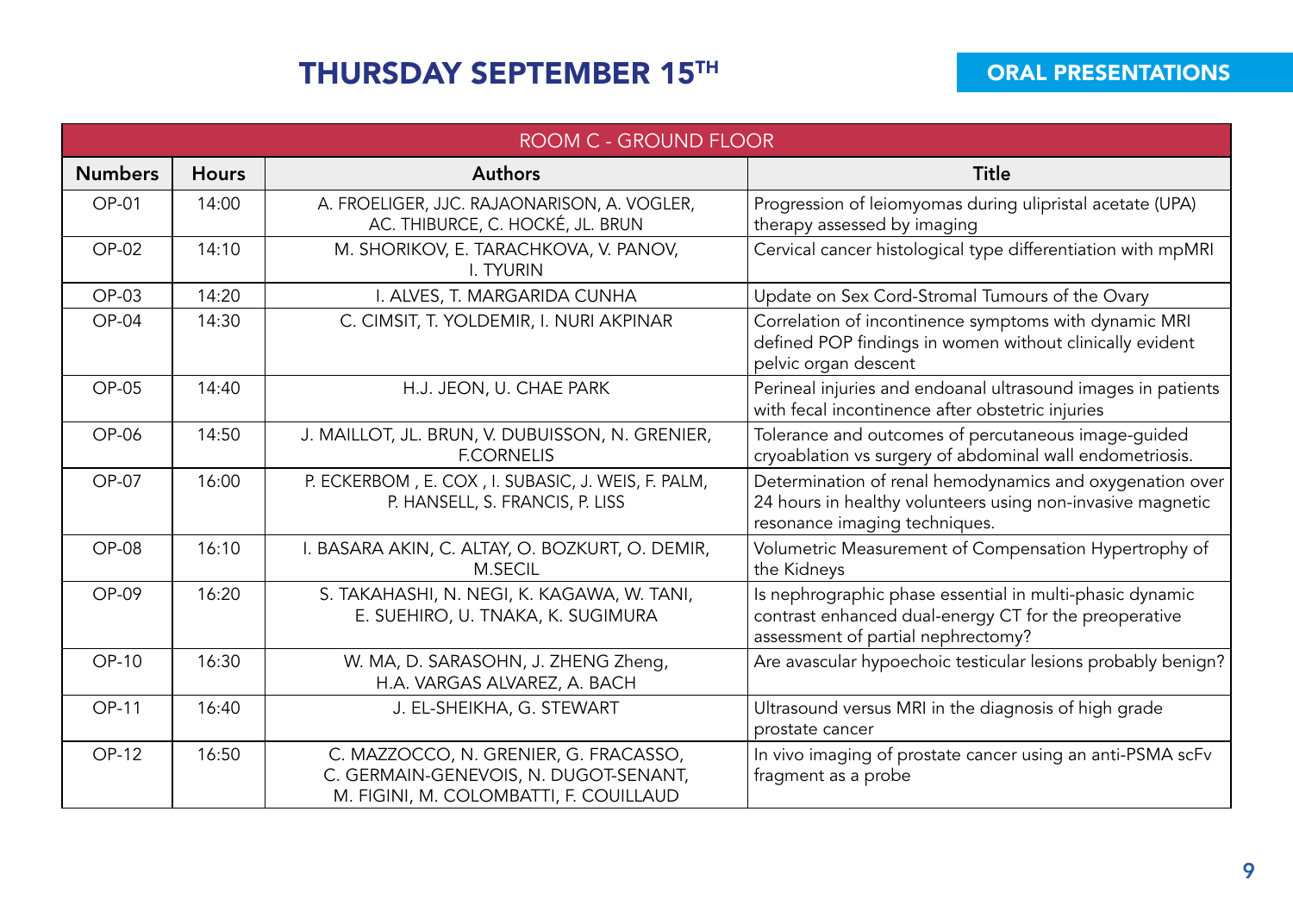## ORAL PRESENTATIONS SATURDAY SEPTEMBER 17TH

|                | ROOM F1 - FIRST FLOOR |                                                                                                                                  |                                                                                                                                                                                                          |  |  |
|----------------|-----------------------|----------------------------------------------------------------------------------------------------------------------------------|----------------------------------------------------------------------------------------------------------------------------------------------------------------------------------------------------------|--|--|
| <b>Numbers</b> | <b>Hours</b>          | <b>Authors</b>                                                                                                                   | <b>Title</b>                                                                                                                                                                                             |  |  |
| OP-14          | 13:55                 | P.A DIRAJLAL, T. HAASER, F. PETITPIERRE,<br>JC BERNHARD, Y. LE BRAS, G. PASTICIER,<br>M. GROSS-GOUPIL, N. GRENIER, F. CORNELIS   | Multiparametric magnetic resonance imaging including T2<br>star-weighted angiography (SWAN) to enhance intensity-<br>modulated radiation therapy planning for prostate<br>carcinoma: a feasability study |  |  |
| OP-15          | 14:05                 | L. PALUMBO, G. DI COSTANZO, A. RAGOZZINO                                                                                         | Evaluation of PI-RADS v.2 scoring system for detection of<br>clinically significant prostate cancer at multiparametric MRI:<br>our preliminary results                                                   |  |  |
| OP-16          | 14:15                 | M. STUDNIAREK, K. SKROBISZ-BALANDOWSKA,<br>K. MARKIET, T.DRAKAREK                                                                | Comparison of discriminative value of PI-RADS system<br>version 2 and template biopsy in patients with prostate<br>cancer.                                                                               |  |  |
| OP-17          | 14:25                 | Y.T. OH, S. YOON PARK, S.J. SHIN, D. CHUL JUNG,<br>N. HOON CHO, Y. DEUK CHOI, K. HO RHA,<br>S JOON HONG                          | High-resolution Focus Diffusion-weighted Imaging: Image<br>Quality and Diagnostic Performance for Evaluation of<br>Peripheral Zone Prostate Cancer                                                       |  |  |
| <b>OP-18</b>   | 14:35                 | L. SHEN, N. TAN, H.E. ALCALÁ, P. KHOSHNOODI,<br>W. YU, W. TAO, W. HSU, D. MARGOLIS, D.Y. LU,<br>D.S. LU, R.E. REITER, S.S. RAMAN | Three Tesla Prostate MR Predictors of Biochemical<br>Recurrence After Prostatectomy: Correlation with Whole<br>Mount Histopathology                                                                      |  |  |
| OP-19          | 14:45                 | J. EL-SHEIKHA, G. STEWART                                                                                                        | PSA density as a predictor of prostate cancer in a TRUS<br>clinic                                                                                                                                        |  |  |
| $OP-20$        | 14:55                 | S. KYU HONG, M. KANG, B. SONG, I. LEE                                                                                            | Pathological upgrading in low-risk prostate cancer patients<br>without hypointense lesions on an apparent diffusion<br>coefficient map of multiparametric magnetic resonance<br>imaging                  |  |  |
| <b>OP-21</b>   | 15:05                 | D. JAE SUNG, K. CHOON SIM, N. YEON HAN,<br>B. JIN PARK, M. JU KIM, S. BUM CHO                                                    | MRI-Based Prostate-Specific Antigen Density for Prediction<br>of Gleason Score Upgrade in Patients with Low-Risk<br>Prostate Cancer on Initial Biopsy                                                    |  |  |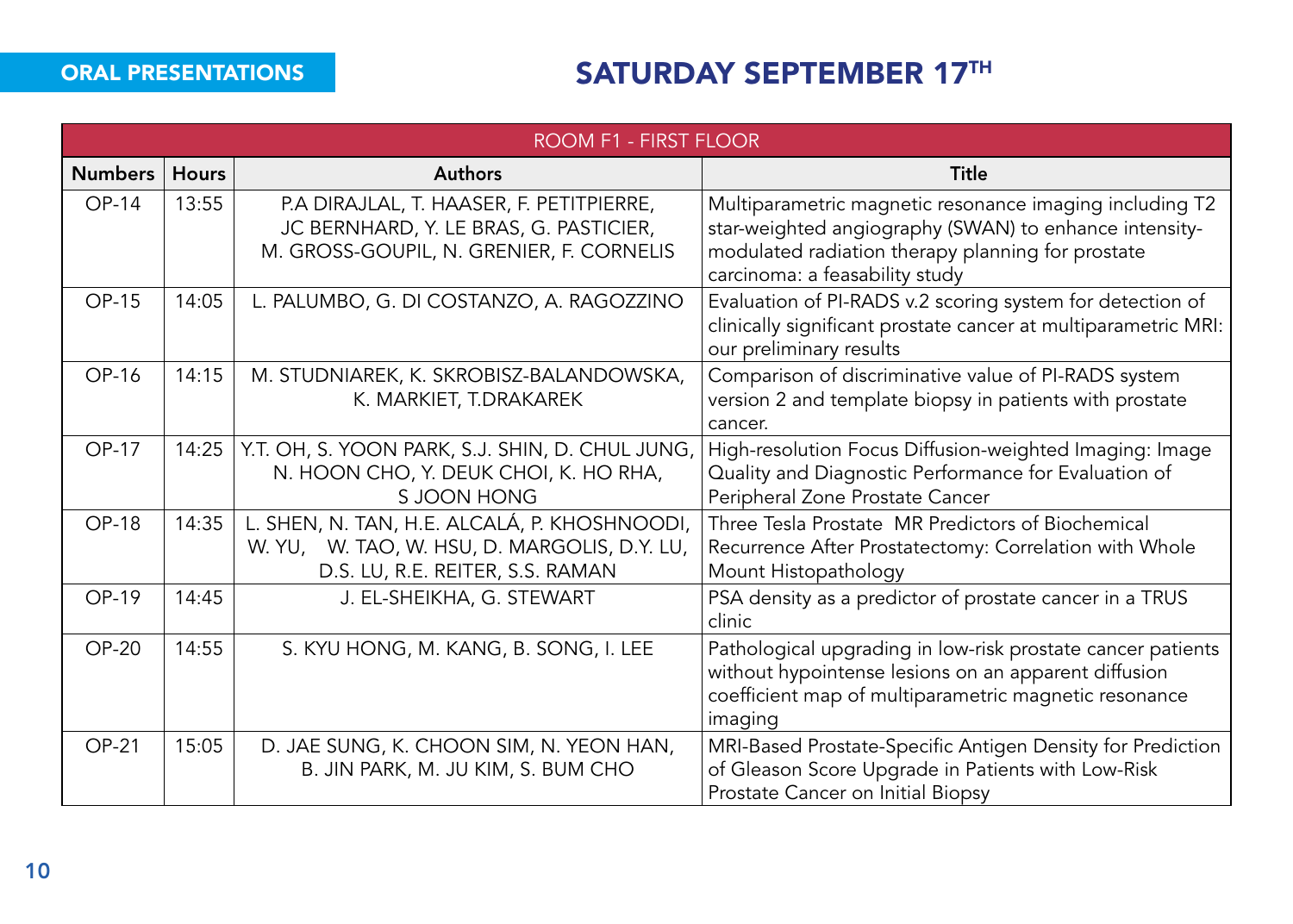## SUNDAY SEPTEMBER 18TH

|                | ROOM F1 - FIRST FLOOR |                                                                                                                 |                                                                                                                                                                                                  |  |  |  |
|----------------|-----------------------|-----------------------------------------------------------------------------------------------------------------|--------------------------------------------------------------------------------------------------------------------------------------------------------------------------------------------------|--|--|--|
| <b>Numbers</b> | <b>Hours</b>          | Authors                                                                                                         | Title                                                                                                                                                                                            |  |  |  |
| $OP-22$        | 9:00                  | B. TATON, R. DE LA FAILLE, N. BARTHES, P. PEREZ,<br>P. MERVILLE, T. COLIN, C. COMBE, S. SOURBRON,<br>N. GRENIER | A prospective comparison of DCE-MRI and 51Cr-EDTA<br>for glomerular filtration rate measurement in 42 kidney<br>transplant recipients                                                            |  |  |  |
| $OP-23$        | 9:10                  | S. MAIGA, T. KERFORNE, F. FAVREAU, F. GUY,<br>PO. DELPECH, T. HAUET                                             | Increased cold ischaemia time leads to a vascular<br>remodelling in a porcine kidney auto-transplantation<br>model: a high-resolution micro-CT analysis of the renal<br>cortex vascular network. |  |  |  |
| $OP-25$        | 9:30                  | A. MAKKI, Ø. ØSTRAAT, S. HØYER,<br>T. KJÆRGAARD NIELSEN, O. GRAUMANN                                            | Cryoablation for renal angiomyolipoma - Is it a feasible<br>and safe treatment?                                                                                                                  |  |  |  |
| <b>OP-26</b>   | 9:40                  | C. GALMICHE, JC. BERNHARD, M. YACOUB,<br>A. RAVAUD, N. GRENIER, F. CORNELIS                                     | Multiparametric Magnetic Resonance Imaging for<br>Differentiating Oncocytomas from Chromophobe Renal<br>Cell Carcinoma                                                                           |  |  |  |
| <b>OP-27</b>   | 9:50                  | M. E ABOU-EL-GHAR, R. T ABOUELKHEIR,<br>A. ABDELAZIZ, H. REFAIE, M. ABDELRAHIM,<br>T. A FI DIASTY               | CT features of 34 cases of XP 11.2 translocation renal cell<br>carcinoma                                                                                                                         |  |  |  |
| <b>OP-28</b>   | 10:00                 | J. SAXÉN, E. BREKKAN, P. DAHLMAN,<br>M. LONNEMARK, A. MAGNUSSON                                                 | Do small renal cell carcinomas cause macroscopic<br>hematuria?                                                                                                                                   |  |  |  |
| OP-29          | 10:10                 | J. SHUR, RE WILLIAMS, A. ELSTOB, M. SEAGER,<br>U. PATEL                                                         | Adaptive statistical iterative reconstruction (ASIR) in CT<br>urinary tract calculi imaging; Optimising dose and Image<br>Quality.                                                               |  |  |  |
| OP-30          | 10:20                 | K. SHALÉN, P. DAHLMAN, M. LÖNNEMARK,<br>G. SHALÉN, M. SEGELSJÖ, A. MAGNUSSON                                    | Secondary Signs of Urinary Obstruction on Unenhanced<br>CT and Dynamic Imaging as a Means to Determine the<br>Degree of Obstruction in Follow up Examinations of<br>Ureteral Stones.             |  |  |  |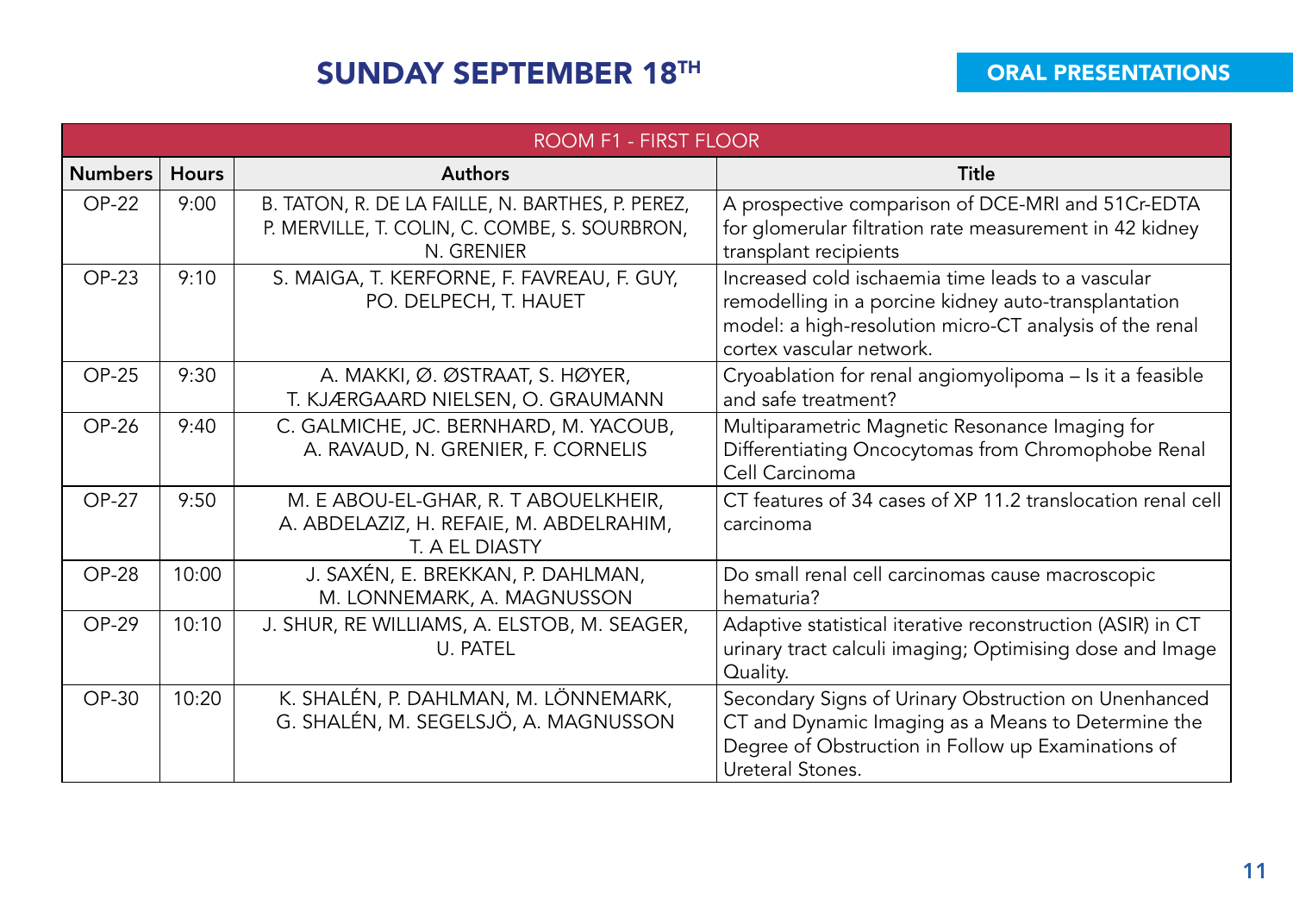## **ORAL PRESENTATIONS** SUNDAY SEPTEMBER 18<sup>TH</sup>

|                | ROOM F1 - FIRST FLOOR |                                                                       |                                                                                                                                                                                                                                             |  |  |  |
|----------------|-----------------------|-----------------------------------------------------------------------|---------------------------------------------------------------------------------------------------------------------------------------------------------------------------------------------------------------------------------------------|--|--|--|
| <b>Numbers</b> | <b>Hours</b>          | <b>Authors</b>                                                        | Title                                                                                                                                                                                                                                       |  |  |  |
| OP-31          | 11:00                 | J. MYUONG KIM, Y. MI KU, S. LIM LEE, Y. WON                           | Adverse reactions of the lodine related contrast<br>media: incidence, severity and risk factors                                                                                                                                             |  |  |  |
| OP-32          | 11:10                 | I.A. DEKKERS, A.J. VAN DER MOLEN                                      | What is the Value of Retrospective Propensity Score<br>Matching Based Studies in Guideline development<br>For Contrast-Induced Acute Kidney Injury (CI-AKI)?<br>A Review of the Literature and Recommendations for<br>Guideline Development |  |  |  |
| $OP-33$        | 11:20                 | M. SHORIKOV, E. TARACHKOVA, V. PANOV,<br>I. TYURIN                    | Cervical cancer histological grade differentiation with<br>mpMRI                                                                                                                                                                            |  |  |  |
| OP-34          | 11:30                 | M. SHORIKOV, E. TARACHKOVA, V. PANOV,<br>I. TYURIN                    | Possibilities of detection of cervical cancer recurrence<br>after chempradiotherapy with mpMRI                                                                                                                                              |  |  |  |
| OP-35          | 11:40                 | C. CIMSIT, T. YOLDEMIR, D. TURELI, M.E. ARIBAL                        | Evaluation of sacroiliac joint MRI for pelvic venous<br>congestion signs in women clinically suspected of<br>sacroiliac joint disorder                                                                                                      |  |  |  |
| OP-36          | 11:50                 | <b>M. YOUNG KIM</b>                                                   | Predictive Imaging Findings for Vesicoureteral Reflux<br>in Children with a First Febrile Urinary Tract Infection                                                                                                                           |  |  |  |
| OP-37          | 12:00                 | O.B. ZHUKOV, P.A. SCHEPLEV, Y.I. MELNICK,<br>S.A. MASLOV, N. LOPATKIN | Complex ray examination in patients with priapism.                                                                                                                                                                                          |  |  |  |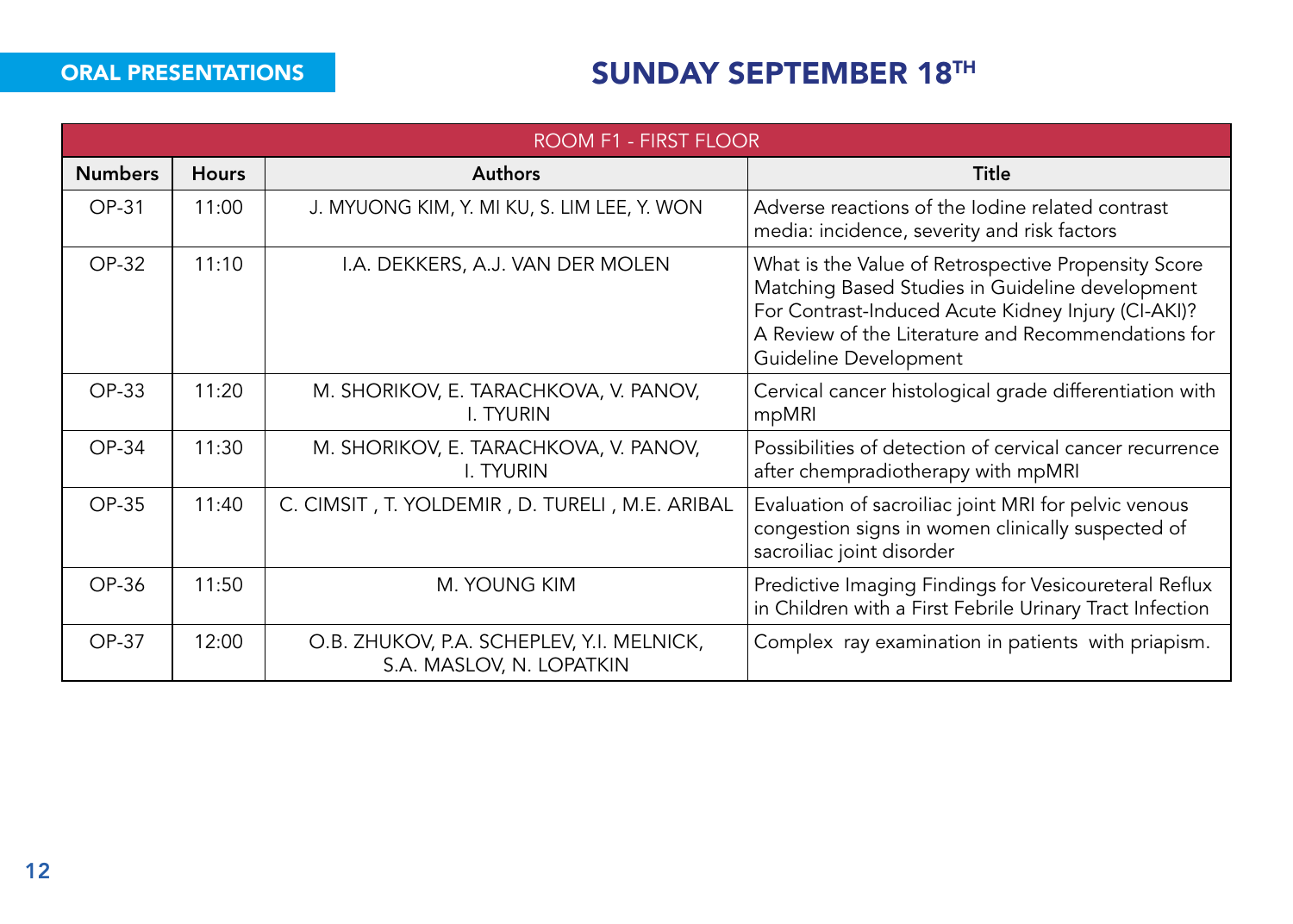## POSTER PRESENTATIONS

|                | ROOM PLURIEL - GROUND FLOOR                                  |                                                                                                                                                                    |  |  |
|----------------|--------------------------------------------------------------|--------------------------------------------------------------------------------------------------------------------------------------------------------------------|--|--|
| <b>Numbers</b> | <b>Authors</b>                                               | Title                                                                                                                                                              |  |  |
| $P-01$         | JM. KIM & AL. (UIJEONGBU-SI, SOUTH KOREA)                    | Adverse reactions of the lodine related contrast media: incidence, severity and risk factors                                                                       |  |  |
| $P-02$         | I. DEKKERS & AL. (VOORBURG, NETHERLANDS)                     | What is the Value of Retrospective Propensity Score Matching Based Studies in Guideline<br>Development For Contrast-Induced Acute Kidney Injury (CI-AKI)?          |  |  |
| $P-03$         | A. PERETTI & AL. (TALENCE, FRANCE)                           | EVALUATION OF TUMOR RESPONSE TO ANTI-ANGIOGENIC DRUGS THANKS TO MEDICAL IMAGING                                                                                    |  |  |
| $P-04$         | B. TATON & AL. (TALENCE, FRANCE)                             | Sampling scheme and fitting metrics have a strong influence on parameter estimation in dynamic<br>contrast-enhanced MRI of the kidney.                             |  |  |
| $P-05$         | RE. WILLIAMS & AL. (SURREY, UNITED KINGDOM)                  | Renal Transplant Ultrasound. How accurate are vascular measures in our transplant centre?                                                                          |  |  |
| P-06           | J. LU & AL. (SAN FRANCISCO, UNITED STATES)                   | Value of Limited Post-biopsy Ultrasound in Detecting Post-biopsy Complications After Ultrasound-<br>quided Renal Transplant Biopsy                                 |  |  |
| P-07           | A. MAGNUSSON & AL. (UPPSALA, SWEDEN)                         | Unenhanced CT scan unnecessary when evaluating potential living kidney donors with dual energy CT                                                                  |  |  |
| $P-08$         | B. CHO & AL. (CHEONG JU-SI, SOUTH KOREA)                     | Comparative Analysis of Maximum Renal Longitudinal Length with Positional Change on Ultrasound<br>with Multiplanar Reconstructed MR Image in Korean Adults         |  |  |
| P-09           | G. RIO & AL. (GONDOMAR, PORTUGAL)                            | Conditions affecting the perirenal space: can we always blame the kidney?                                                                                          |  |  |
| $P-10$         | M. EL SAYED ABD EL HADY & AL. (EL MANSOURA,<br>EGYPT)        | The Role of Multidetector CT in Evaluation and Grading of Renal Trauma                                                                                             |  |  |
| $P-11$         | S. PERRIO & AL. (LONDON, UNITED KINGDOM)                     | The clinical utility and diagnostic yield of CT IVU studies for benign and malignant pathology.<br>Current experience in a large tertiary referral Urology centre. |  |  |
| $P-12$         | O. GRAUMANN & AL. (ODENSE, DENMARK)                          | A retrospective evaluation of pathologic CT findings in in the Danish Clinical Cancer Pathways<br>programme for patients with haematuria                           |  |  |
| $P-13$         | R. ABOUELKHEIR & AL. (MANSOURA, EGYPT)                       | CT features of 34 cases of XP 11.2 translocation renal cell carcinoma                                                                                              |  |  |
| $P-14$         | N. ALMEIDA COSTA & AL. (VILA NOVA DE<br>FAMALICÃO, PORTUGAL) | Is tumor-to-aorta or tumor-to-kidney enhancement ratio accurate in diagnosing papillary RCC?                                                                       |  |  |
| $P-15$         | N. ALMEIDA COSTA & AL. (VILA NOVA DE<br>FAMALICÃO, PORTUGAL) | R.E.N.A.L. Nephrometry Scoring System - An Aid in Surgical Approach                                                                                                |  |  |
| $P-16$         | M. EL SAYED ABD EL HADY & AL. (EL MANSOURA,<br>EGYPT)        | Differentiating Oncocytoma from Chromophobe Renal Cell Carcinoma on Multiphasic Multidetector<br>СT                                                                |  |  |
| $P-17$         | J. KIM & AL. (DAEJEON, SOUTH KOREA)                          | CT Findings of Renal and Perirenal Epithelioid Angiomyolipomas                                                                                                     |  |  |
| $P-19$         | E. JAMBON & AL. (BORDEAUX, FRANCE)                           | CT and MR imaging features of mucinous tubular and spindle cell carcinoma of the kidneys. A multi-<br>institutional review<br>13                                   |  |  |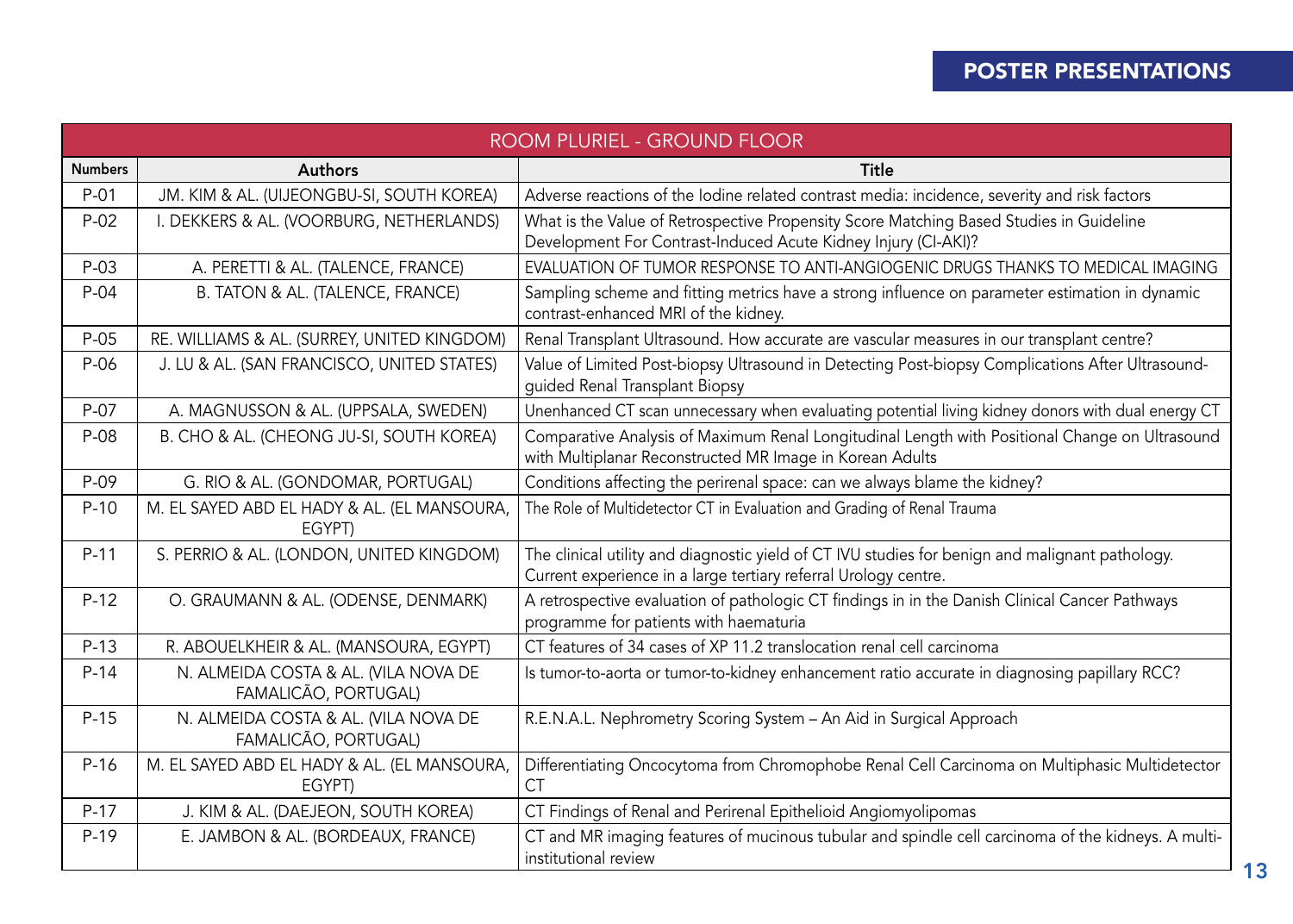## POSTER PRESENTATIONS

|                | ROOM PLURIEL - GROUND FLOOR                       |                                                                                                                                                              |  |  |
|----------------|---------------------------------------------------|--------------------------------------------------------------------------------------------------------------------------------------------------------------|--|--|
| <b>Numbers</b> | <b>Authors</b>                                    | Title                                                                                                                                                        |  |  |
| $P-20$         | K. SASIWIMONPHAN & AL. (BANGKOK,<br>THAILAND)     | Differentiation subtype of papillary renal cell carcinoma using contrast enhanced CT scan                                                                    |  |  |
| $P - 21$       | M. SECIL & AL. (IZMIR, TURKEY)                    | Renal tumors of with very low-incidence                                                                                                                      |  |  |
| $P-22$         | I. KARADEMIR & AL. (ODUNPAZARI, TURKEY)           | Urinoma Due to Left Ureter Injury Rising After Total Abdominal Hysterectomy and Bilateral Salpingo<br>oophorectomy                                           |  |  |
| $P-23$         | R. ABOUELKHEIR & AL. (MANSOURA, EGYPT)            | CT Virtual Pneumocystoscopy: Principles and its Role as a Problem solving modality when<br>Conventional Cystoscopy cannot Reach Difficult areas.             |  |  |
| $P-24$         | O. KOMISAR & AL. (RAMAT GAN, ISRAEL)              | The effects of glucagon on image quality in 1.5T prostate MRI with endorectal coil.                                                                          |  |  |
| $P-25$         | D. KOPCKE & AL. (LONDON, UNITED KINGDOM)          | The role of multiparametric MRI (mpMRI) in planning radical prostatectomy for prostate cancer                                                                |  |  |
| $P-26$         | L. PALUMBO & AL. (NAPOLI, ITALY)                  | MRI features of the most common prostatic and periprostatic cystic lesions                                                                                   |  |  |
| $P-27$         | L. PALUMBO & AL. (NAPOLI, ITALY)                  | Evaluation of the most common pitfalls can mimic prostate cancer at multiparametric MRI.                                                                     |  |  |
| $P-28$         | SK. YOON & AL. (BUSAN, SOUTH KOREA)               | Clinical and radiologic differences between small and large adrenal pheochromocytomas                                                                        |  |  |
| $P-29$         | I. KARADEMIR & AL. (ESKISEHIR, TURKEY)            | Intratesticular Varicocele Associated With Extratesticular Varicocele: Four case reports.                                                                    |  |  |
| $P-30$         | I. KARADEMIR & AL. (ESKISEHIR, TURKEY)            | The relation of neutrophil-to-lymphocyte ratio and platelet-to-lymphocyte ratio in patients with the<br>presence of varicocele                               |  |  |
| $P-31$         | I. KARADEMIR & AL. (ESKISEHIR, TURKEY)            | Poliorchidism: More Even Rare Two Cases                                                                                                                      |  |  |
| $P-32$         | S. PERRIO & AL. (LONDON, UNITED KINGDOM)          | Common and important penile pathologies: The long and the short of it.                                                                                       |  |  |
| $P-34$         | K. SASAGURI & AL. (SAGA, JAPAN)                   | External validation of ADNEX MR SCORING system                                                                                                               |  |  |
| $P-35$         | YR. SHIN & AL. (BUPYEONG-GU, SOUTH KOREA)         | CT and MR imaging of clear cell carcinoma of the ovary                                                                                                       |  |  |
| $P-36$         | J. TAKAHAMA & AL. (KASHIHARA, JAPAN)              | Adnexal torsion associated with paraovarian cyst: MRI findings                                                                                               |  |  |
| $P-37$         | S. NAGANAWA & AL. (BUNKYO-KU, JAPAN)              | Delivery-related injury of pelvic soft tissues: Vaginal delivery vs Caesarotomy                                                                              |  |  |
| $P-38$         | M. OSAWA & AL. (ITABASHI-KU, JAPAN)               | Preoperative Evaluation of Depth of Myometrial Invasion in Endometrial Cancer: Comparison of<br>Diffusion-weighted with Dynamic Contrast-enhanced MR Imaging |  |  |
| $P-39$         | C. BOURGIOTI & AL. (ATHENS, GREECE)               | Tumor maximal diameter on MRI: a predictive factor for deep myometrial invasion in patients with<br>endometrial cancer                                       |  |  |
| $P-40$         | RM. PASPULATI & AL. (CLEVELAND, UNITED<br>STATES) | Utility of PET-MR in staging, treatment planning and follow up of gynecological cancers                                                                      |  |  |
| $P-41$         | G. PEKINDIL & AL. (TURKEY)                        | Prenatal MRI evaluation of Abnormal Invasive Placentation                                                                                                    |  |  |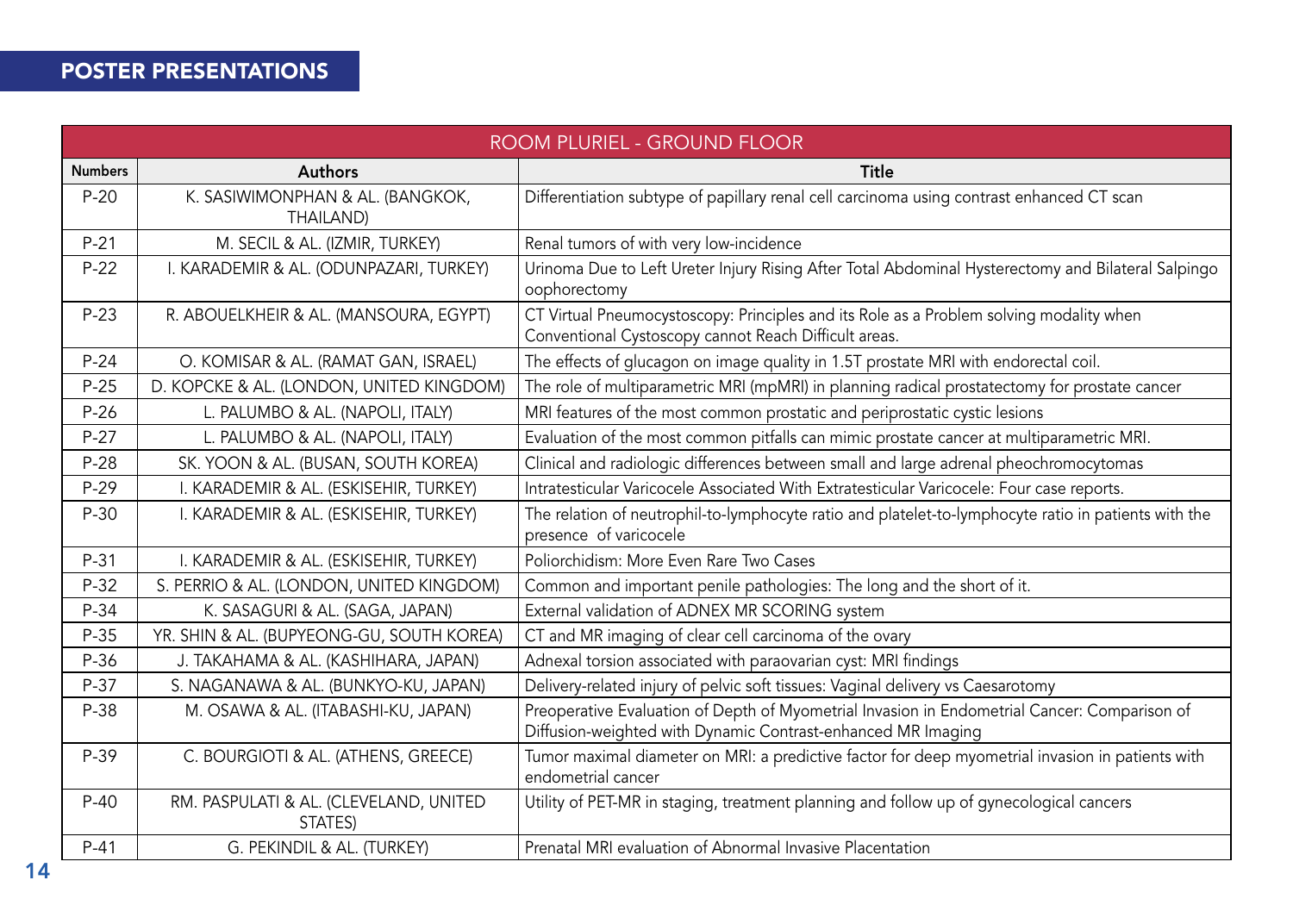### POSTER PRESENTATIONS

| ROOM PLURIEL - GROUND FLOOR |                                                            |                                                                                                                                                                         |
|-----------------------------|------------------------------------------------------------|-------------------------------------------------------------------------------------------------------------------------------------------------------------------------|
| <b>Numbers</b>              | <b>Authors</b>                                             | Title                                                                                                                                                                   |
| $P-42$                      | G. PEKINDIL & AL. (TURKEY)                                 | Tips, Pitfalls and Mimics in Female Adnexial Imaging                                                                                                                    |
| $P-43$                      | G. RIO & AL. (GONDOMAR, PORTUGAL)                          | T2- hypointense adnexial lesions: somehow darker makes it easier                                                                                                        |
| $P-45$                      | BH. YI & AL. (SOUTH KOREA)                                 | CT of Endometrial Stromal Sarcoma : Comparision with Uterine Leiomyoma                                                                                                  |
| $P-47$                      | I. AGUIAR VIDIGAL & AL. (RIO DE JANEIRO,<br><b>BRAZIL)</b> | Endometriosis in the lower urinary tract: report of 4 cases                                                                                                             |
| $P-48$                      | C. CIMSIT & AL. (ISTANBUL, TURKEY)                         | Correlation of incontinence symptoms with dynamic MRI defined POP findings in women without<br>clinically evident pelvic organ descent                                  |
| $P-49$                      | YM. KU & AL. (CHEONBO-RO, SOUTH KOREA)                     | Multidetector-row computed tomography (MDCT) findings of adnexal torsion in accordance with the<br>anatomical subtypes                                                  |
| $P-51$                      | EJ. LEE & AL. (SUWON, SOUTH KOREA)                         | Transvaginal sonography-guided biopsy for the diagnosis of advanced ovarian cancer                                                                                      |
| $P-52$                      | R. KANDA & AL. (KAGA, ITABASHI-KU, JAPAN)                  | Evaluation of preoperative MR image-based diagnosis for seromucinous ovarian tumor                                                                                      |
| $P-54$                      | BC. KANG & AL. (SEOUL, SOUTH KOREA)                        | MRS(magnetic resonance spectroscopy) to evaluate the response of the locally advanced cervical<br>cancer to CCRT: comparison win DWI(diffusion weighted image) and T2WI |
| $P-55$                      | BC. KANG & AL. (SEOUL, SOUTH KOREA)                        | A Case of Extragonadal Germ Cell Tumor(Extrauterine extraovarian choriocarcinoma)                                                                                       |
| $P-57$                      | N. TAKAHASHI & AL. (ROCHESTER, UNITED<br>STATES)           | CT skeletal mass index for survival prediction in genitourinary malignancy: optimization of skeletal<br>mass quantification methods                                     |
| $P-58$                      | R. WILLIAMS & AL. (SURREY, UNITED KINGDOM)                 | Altering technique to improve renal biopsy samples.                                                                                                                     |
| P-59                        | M. SEAGER & AL. (LONDON, UNITED KINGDOM)                   | Safety and diagnostic accuracy of biopsy of suspected T1a Renal Cell Carcinoma (RCC) stratified<br>according to mass size                                               |
| $P-60$                      | O. GRAUMANN & AL. (ODENSE, DENMARK)                        | Cryoablation for renal angiomyolipoma - Is it a feasible and safe treatment?                                                                                            |
| $P-62$                      | Z. OLEG & AL. (MOSCOW, RUSSIA)                             | Endovascular methods of hemostasis for complications of percutaneous nephrolitholapaxy.                                                                                 |
| $P-63$                      | J. LAY & AL. (BOLTON, UNITED KINGDOM)                      | Retrospective audit of antegrade ureteric stent insertion in a single centre over a 7 year period.                                                                      |
| $P-64$                      | E. ADIOTOMRE & AL. (LEEDS, UNITED KINGDOM)                 | Ultrasound quided Suprapubic Catheterisation - it's all in a days work.                                                                                                 |
| $P-65$                      | I. SCHOOTS & AL. (ROTTERDAM, NETHERLANDS)                  | Bosniak classification for complex renal cysts re-evaluated - a systematic review                                                                                       |